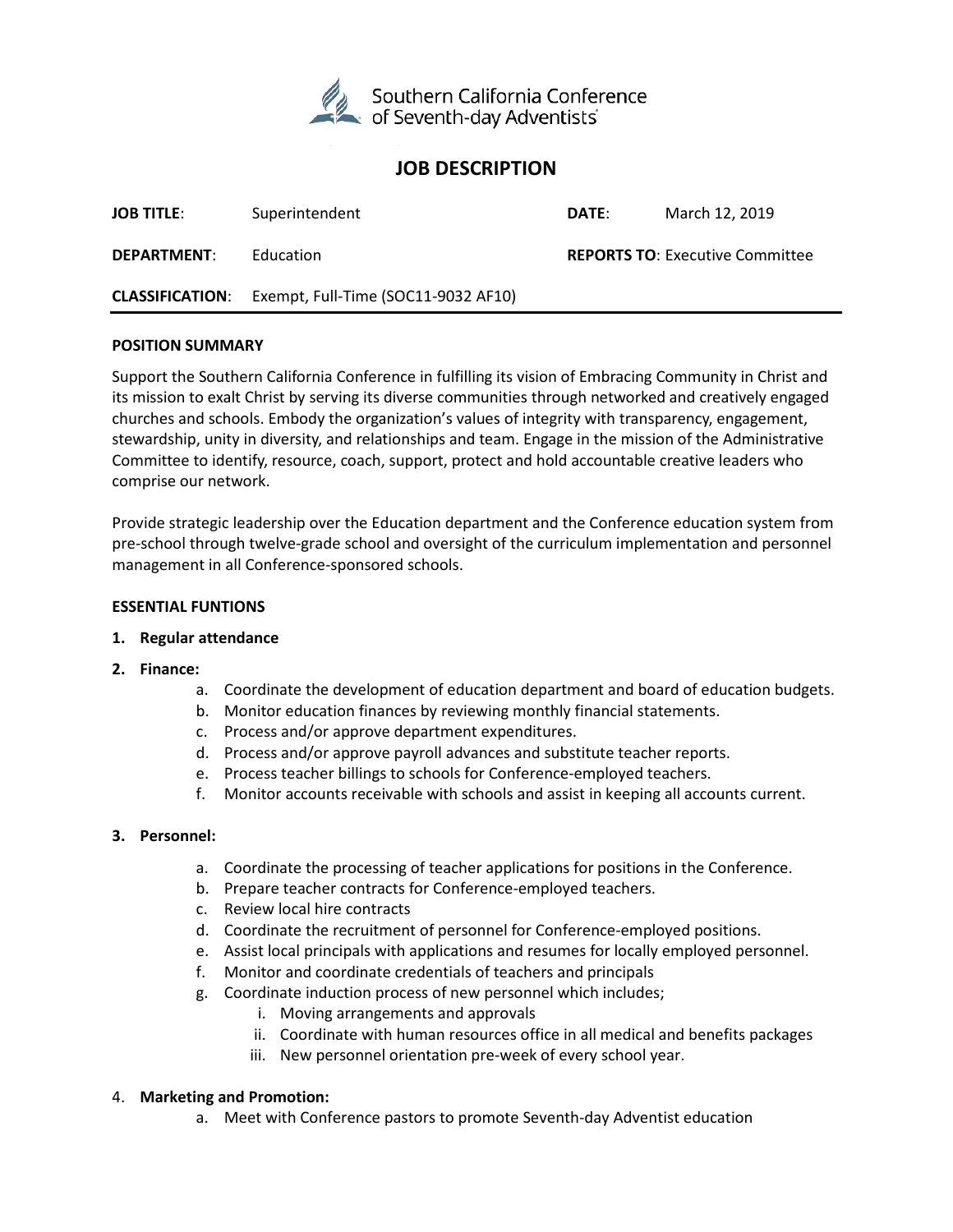- b. Accept speaking appointments throughout the Conference
- c. Encourage principals to submit education articles for Conference and Union publication

# **5. General Supervision:**

- a. Visit both elementary and secondary classrooms throughout the Conference.
- b. Prepare written reports for teachers needing observation
- c. Share with the local principal and/or departmental staff the strengths and weaknesses observed.
- d. Assist the departmental staff in analyzing achievement test results to determine areas needing adjustment in emphasis in order to correct deficiencies.
- e. Encourage teachers and principals to be creative in meeting individual student needs.
- f. Promote, cultivate, and model a Christ-like culture to school sites.

# **6. Committees, Councils, Boards:**

- a. Serve as a member or chair boards and committees as requested by the Conference president or the executive committee.
- b. Serve on designated Pacific Union Conference and North American Division committees, councils, and boards.
- c. Chair weekly education department staff meetings and monthly principals' councils.
- d. Serve on school evaluation teams; coordinate WASC evaluations for schools.
- e. Represent the education department at designated school boards.
- f. Assist school boards in budget development and monitor the monthly financial operations.
- g. Assist school boards and principals in the recruitment of personnel as needed.
- h. Perform such other duties as may be assigned by the Conference administration.

### **7. Preschools:**

- a. Process and approve hiring of preschool personnel
- b. Monitor finances
- c. Prepare and monitor local hire contracts
- d. Monitor all state and local permits and licenses
- 8. Comply with policies and procedures of the Conference, including but not limited to those in the employee handbook and the North American Division Working Policy.
- 9. Perform other duties as assigned.

### **REQUIRED QUALIFICATIONS**

To perform this job successfully, the individual must:

- Perform each essential duty and responsibility satisfactorily, and
- Be a member of the Seventh-day Adventist Church in good standing, and
- Possess a proven track record of effective leadership, judgment, collaboration and learning, and character above reproach, and
- Meet the requirements listed below.

### **Education and Experience**

Master's degree in education is required. EdS or doctorate in education preferred. At least ten (10) years of denominational, administrative, teaching and leadership experience in Seventh-day Adventist schools.